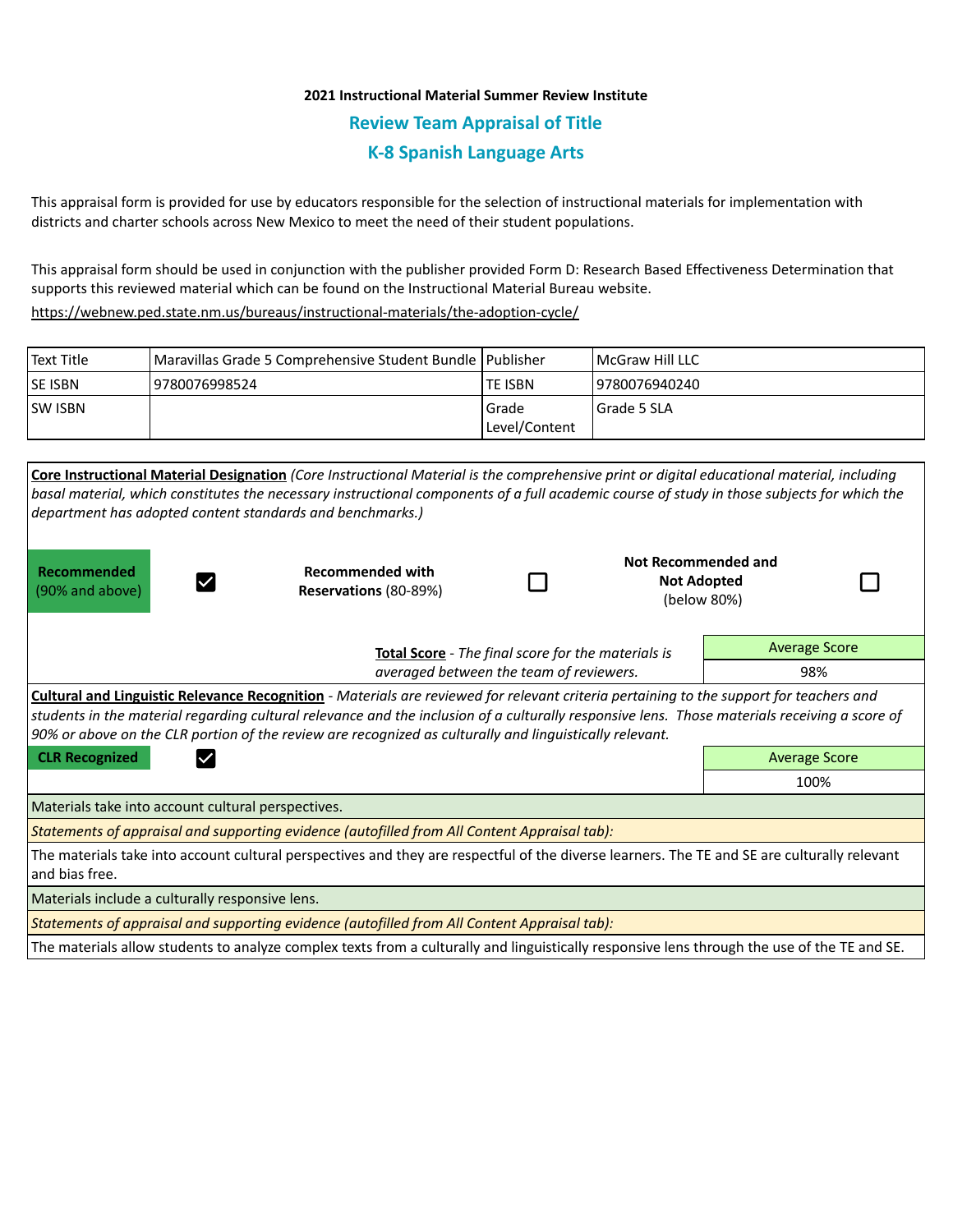**Standards Review** *- Materials are reviewed for alignment with the state adopted content standards, benchmarks and performance standards.*

Average Score

97%

Materials align with grade level SLA standards overall.

*Statements of appraisal and supporting evidence:* 

The materials align with grade level SLA standards. The materials encourage teachers to follow a scope and sequence and pacing guide in order to meet all SLA standards throughout the 6 units.

Materials align to reading standards.

*Statements of appraisal and supporting evidence:* 

The materials are aligned to reading standards. Through digital as well as written text, students are encouraged to read and respond to questions referring to the standards objective for each lesson. Teachers are encouraged to provide various genre, all levels of text, and feedback to encourage student growth in reading skills.

Materials align to writing standards.

*Statements of appraisal and supporting evidence:* 

The materials are aligned to the fifth grade writing standards. The TE presents topics logically and students are asked to write, publish and present their writing in a variety of ways.

Materials align to speaking and listening standards.

*Statements of appraisal and supporting evidence:* 

The materials allow students to read a text, make connections, and prepare themselves to engage in conversations about a given topic or text. Materials align to the Speaking and Listening 5th Grade Standards.

Materials align to language standards.

*Statements of appraisal and supporting evidence:* 

The materials align to language standards, having students compare and contrast using a variety of activities within different Spanish dialects. Culturally and linguistically supported materials are used in a variety of text.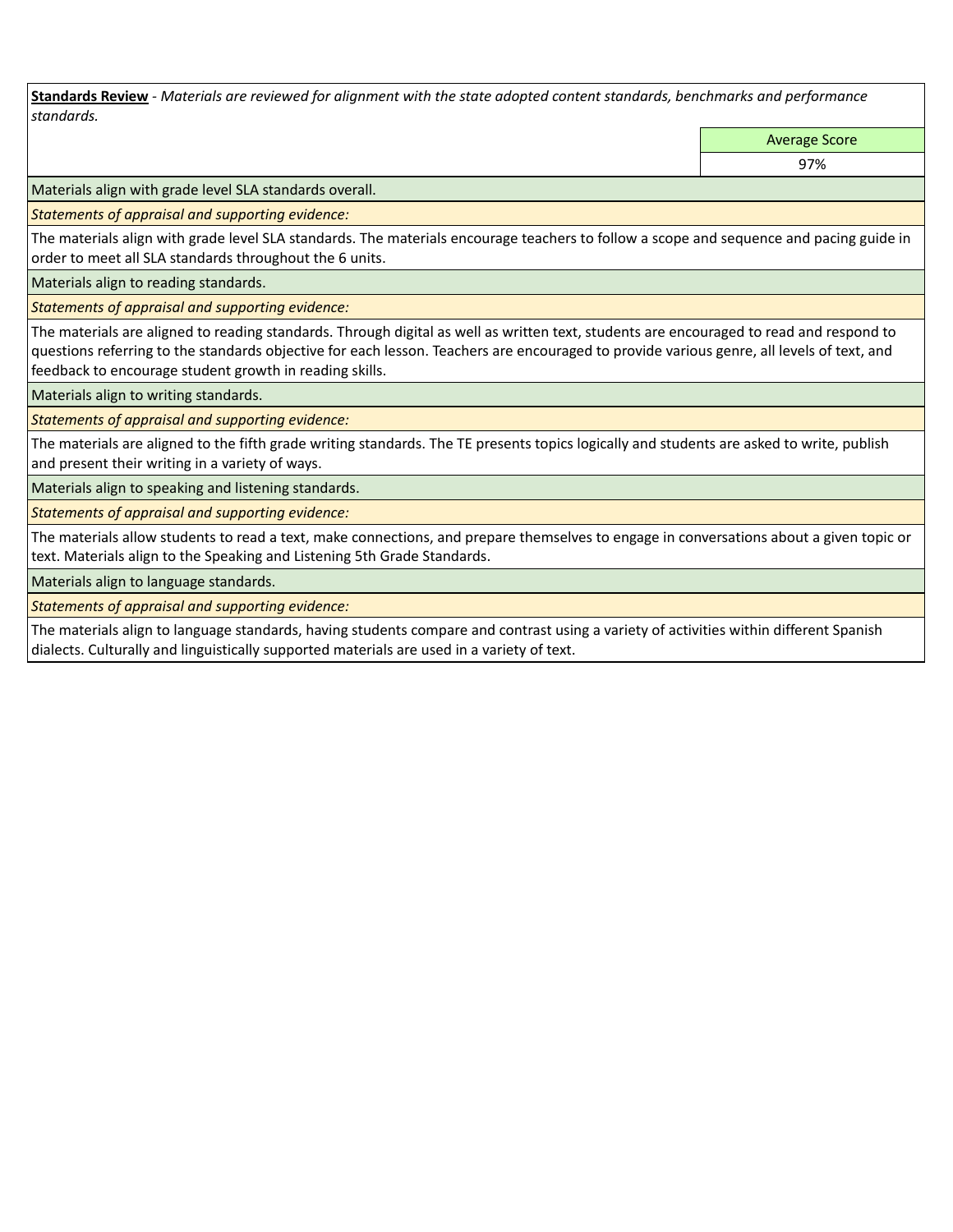**SLA Content Review** *- Materials are reviewed for relevant criteria pertaining to the support for teachers and students in the specific content area reviewed.*

Average Score

100%

Materials provide a selection and range of high-quality texts worthy of students' time and attention, exhibiting exceptional craft and thought and/or providing useful information.

*Statements of appraisal and supporting evidence:* 

The materials provide a selection and range of high quality texts. By encouraging students to answer questions and complete tasks that assess comprehension and depth of knowledge, the materials promote critical thinking skills and thought provoking information.

Questions in the materials are high-quality text-dependent and text-specific questions. The overwhelming majority of these questions are text-specific and draw student attention to the particulars in the text.

*Statements of appraisal and supporting evidence:* 

The questions are high-quality and rigorous throughout the materials and are text-specific and text-dependent. Students are encouraged to engage in questioning strategies through various genres that include culturally and linguistically friendly texts.

Materials provide scaffolding and supports to enable students' learning of Spanish language arts.

*Statements of appraisal and supporting evidence:* 

The materials provide students with tasks and activities that support second language acquisition through scaffolding, such as a Language Transfer manual, visual aids, and culturally and linguistically responsive texts.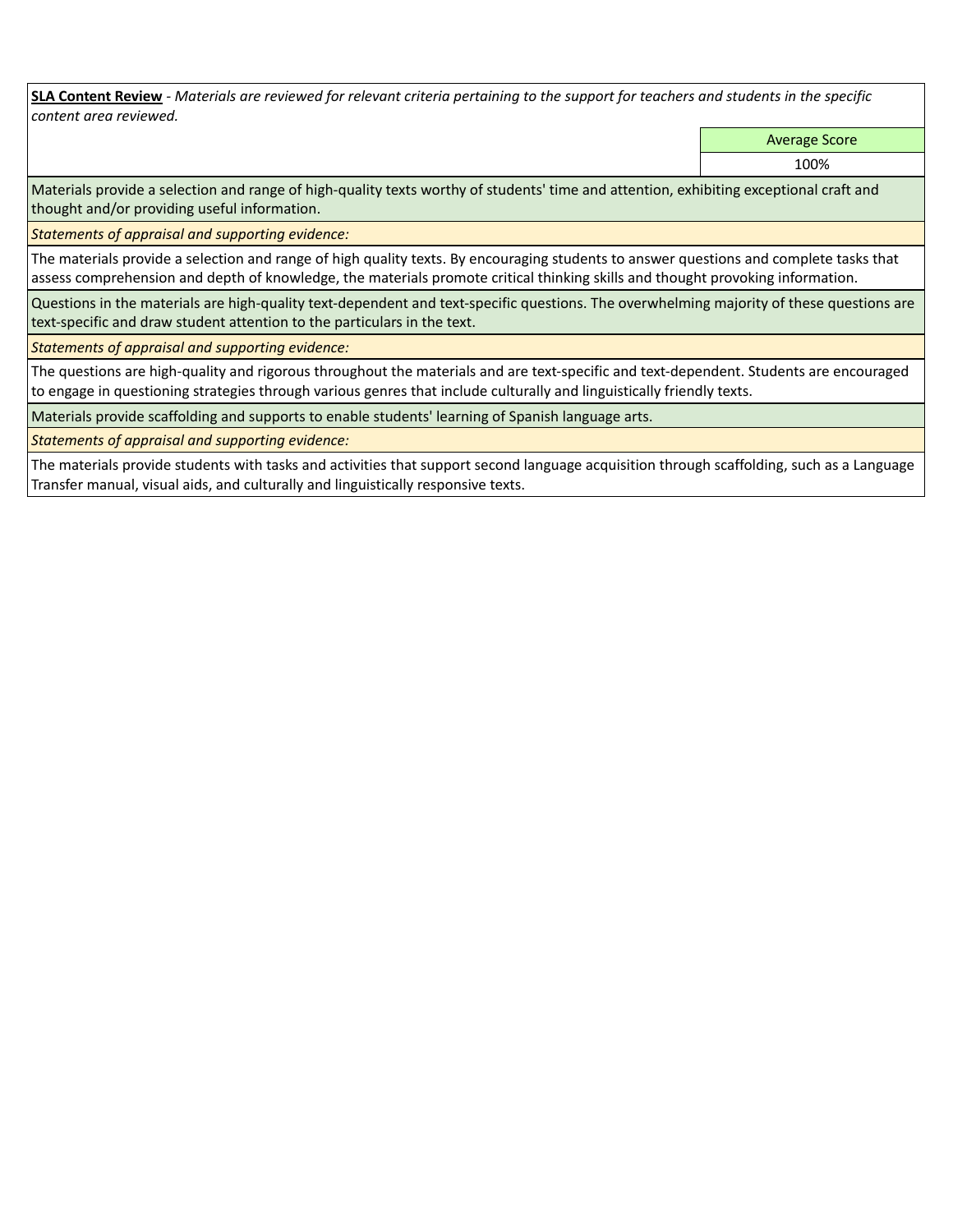**All Content Review** *- Materials are reviewed for relevant criteria pertaining to the support for teachers and students in the material regarding the progression of the standards, lesson structure, pacing, assessment, individual learners and cultural relevance.*

Average Score

100%

Materials are coherent and consistent with the standards that all students should study in order to be college and career ready.

*Statements of appraisal and supporting evidence:*

The materials expose students to grade-level complex texts and tasks that promote higher-order thinking and collaboration, and will prepare them for college-readiness.

Materials are well designed and take into account effective lesson structure and pacing.

*Statements of appraisal and supporting evidence:*

The materials are well designed. The TE provides lesson structures and pacing, which assist teachers in well-developed lesson plans.

Materials support teacher planning, learning, and understanding of the standards.

*Statements of appraisal and supporting evidence:*

The material provides teachers with a variety of teaching strategies that support student engagement. For instance, teachers have access to printed and digital lesson plans and pacing guides, as well as a Classroom Routines Handbook.

Materials offer teachers resources and tools to collect ongoing data about student progress on the standards.

*Statements of appraisal and supporting evidence:*

The materials provide teachers support to assess students' knowledge using a variety of tasks, such as projects, questions, research projects and reading responses.

Materials support effective use of technology to enhance student learning.

*Statements of appraisal and supporting evidence:*

The materials incorporate the effective use of technology in order to enhance student learning. The materials provide ample opportunities for students to integrate technology in their activities.

Materials can be easily customized for individual learners.

*Statements of appraisal and supporting evidence:* 

The materials can be easily modified for individual learners. The TE comes with a variety of differentiation strategies and activities that can be customized for individual learners.

Materials give all students extensive opportunities and support to explore key concepts.

*Statements of appraisal and supporting evidence:*

The materials incorporate effective use of technology, both for the teacher and students, in order to enhance learning through research and presentation opportunities for students to explore key concepts that enhance student engagement.

Materials take into account cultural perspectives.

*Statements of appraisal and supporting evidence:*

The materials take into account cultural perspectives and they are respectful of the diverse learners. The TE and SE are culturally relevant and bias free.

Materials include a culturally responsive lens.

*Statements of appraisal and supporting evidence:*

The materials allow students to analyze complex texts from a culturally and linguistically responsive lens through the use of the TE and SE.